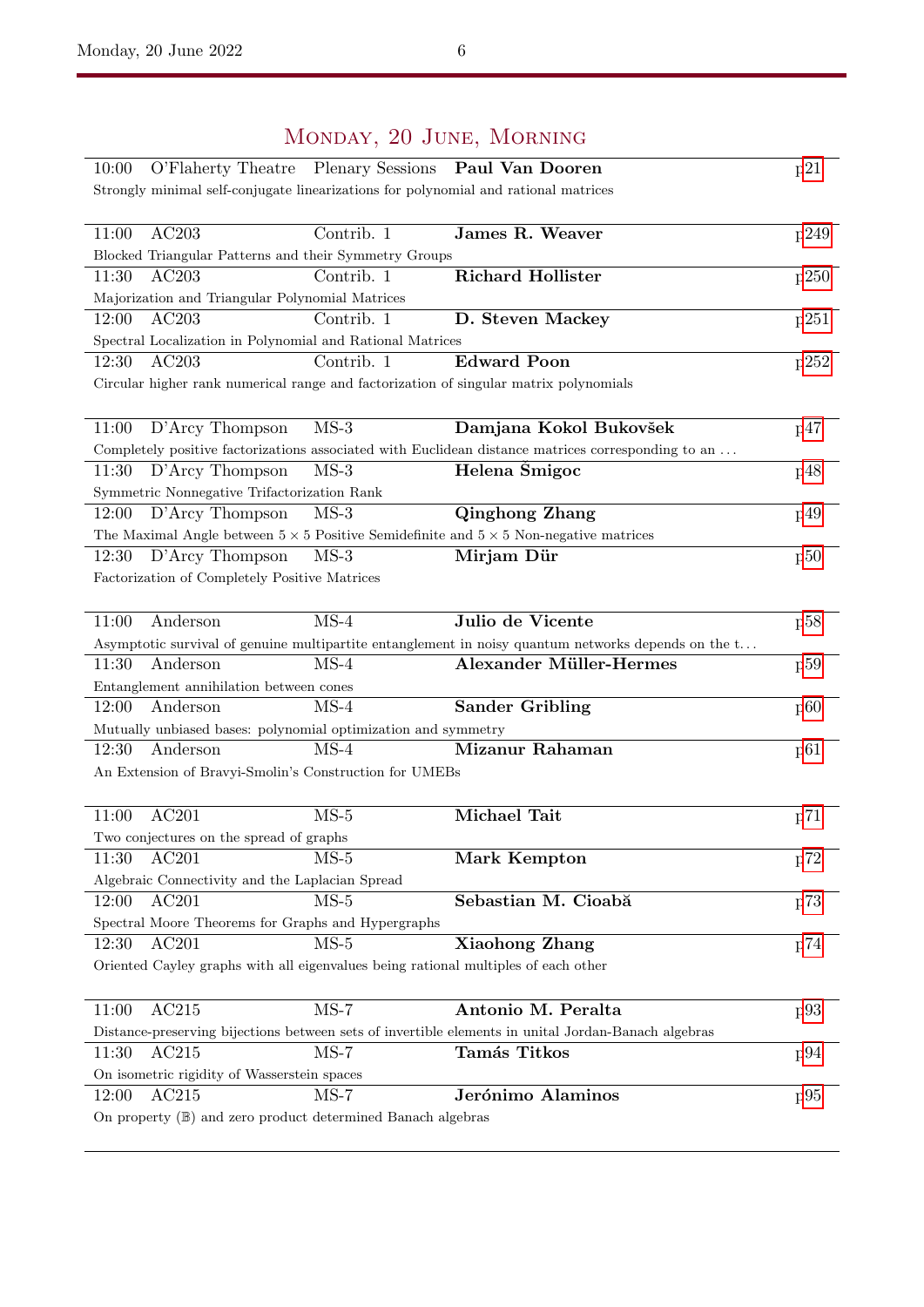| 11:00                                                                                   | AC204 | $MS-13$ | Derek Kitson             | p152 |  |  |  |
|-----------------------------------------------------------------------------------------|-------|---------|--------------------------|------|--|--|--|
| Graph rigidity in cylindrical spaces                                                    |       |         |                          |      |  |  |  |
| 11:30                                                                                   | AC204 | $MS-13$ | Signe Lundqvist          | p153 |  |  |  |
| When is a rod configuration infinitesimally rigid?                                      |       |         |                          |      |  |  |  |
| 12:00                                                                                   | AC204 | $MS-13$ | <b>John Hewetson</b>     | p154 |  |  |  |
| Global Rigidity of Frameworks in Non-Euclidean Normed Planes                            |       |         |                          |      |  |  |  |
|                                                                                         |       |         |                          |      |  |  |  |
| 11:00                                                                                   | AC214 | $MS-16$ | Minho Song               | p179 |  |  |  |
| Enumerative results for connected bipartite non-crossing geometric graphs               |       |         |                          |      |  |  |  |
| 11:30                                                                                   | AC214 | $MS-16$ | <b>Bumtle Kang</b>       | p180 |  |  |  |
| On claw-free Toeplitz graphs                                                            |       |         |                          |      |  |  |  |
| 12:00                                                                                   | AC214 | $MS-16$ | Naiomi T. Cameron        | p181 |  |  |  |
| A Riordan Array Approach to Some Problems involving Lattice Paths, Trees and Partitions |       |         |                          |      |  |  |  |
|                                                                                         |       |         |                          |      |  |  |  |
| 11:00                                                                                   | AC202 | $MS-17$ | Santiago Barrera Acevedo | p190 |  |  |  |
| Cocyclic Two-Circulant Core Hadamard Matrices                                           |       |         |                          |      |  |  |  |
| 11:30                                                                                   | AC202 | $MS-17$ | Andrea Švob              | p191 |  |  |  |
| On some constructions of divisible design Cayley graphs and digraphs                    |       |         |                          |      |  |  |  |
| 12:00                                                                                   | AC202 | $MS-17$ | Guillermo Nuñez Ponasso  | p192 |  |  |  |
| The Maximal Determinant Problem and Generalisations                                     |       |         |                          |      |  |  |  |
| 12:30                                                                                   | AC202 | $MS-17$ | <b>Ian Wanless</b>       | p193 |  |  |  |
| Perfect 1-factorisations and Hamiltonian Latin squares                                  |       |         |                          |      |  |  |  |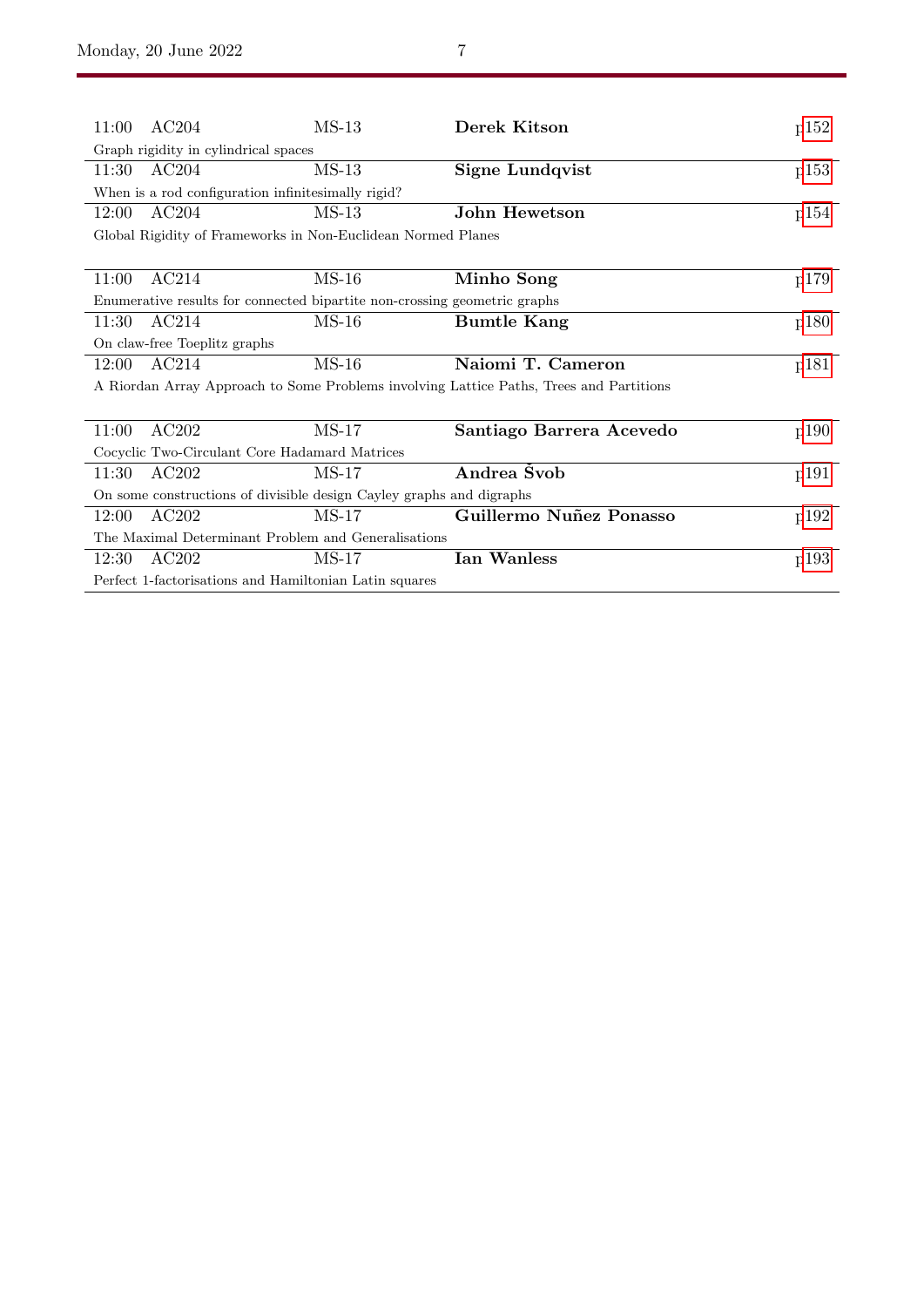| INFORDATI, 20 OUND, ALL LEARNOON                                                                            |                                           |      |  |  |  |  |  |
|-------------------------------------------------------------------------------------------------------------|-------------------------------------------|------|--|--|--|--|--|
| AC214<br>Contrib. 2A<br>14:30                                                                               | Marina Arav                               | p254 |  |  |  |  |  |
| A characterization of signed graphs with stable maximum nullity at most two                                 |                                           |      |  |  |  |  |  |
| Contrib. 2A<br>15:00<br>AC214                                                                               | Hein van der Holst                        | p256 |  |  |  |  |  |
| A topological characterization of signed graphs with stable positive semidefinite maximum nullity a         |                                           |      |  |  |  |  |  |
| AC214<br>Contrib. 2A<br>15:30                                                                               | Milica Andelić                            | p257 |  |  |  |  |  |
| Inverse of a signless Laplacian matrix of a non-bipartite graph                                             |                                           |      |  |  |  |  |  |
| AC214<br>Contrib. 2A<br>16:00                                                                               | Vicenç Torra                              | p258 |  |  |  |  |  |
| Graph addition: properties for its use for graph protection                                                 |                                           |      |  |  |  |  |  |
|                                                                                                             |                                           |      |  |  |  |  |  |
| AC202<br>14:30<br>Contrib. 2B                                                                               | Frank Uhlig                               | p253 |  |  |  |  |  |
| New Connections between Static Matrices A, Zhang Neural Networks, and Parameter-Varying Matrix Fl           |                                           |      |  |  |  |  |  |
| AC202<br>Contrib. 2B<br>15:00                                                                               | Tom Asaki                                 | p255 |  |  |  |  |  |
| Null-Space Projects for Intermediate Students: Tomography, Cryptography, and More                           |                                           |      |  |  |  |  |  |
|                                                                                                             |                                           |      |  |  |  |  |  |
| $MS-1$<br>14:30<br>D'Arcy Thompson                                                                          | Margarida Mitjana                         | p32  |  |  |  |  |  |
|                                                                                                             |                                           |      |  |  |  |  |  |
| PageRank: a different point of view                                                                         |                                           |      |  |  |  |  |  |
| $MS-1$<br>D'Arcy Thompson<br>15:00                                                                          | Suil O                                    | p33  |  |  |  |  |  |
| Eigenvalues, spanning trees, and connected parity factors in regular graphs                                 |                                           |      |  |  |  |  |  |
| D'Arcy Thompson<br>$MS-1$<br>15:30                                                                          | Luiz Emilio Allem                         | p34  |  |  |  |  |  |
| Randić Energy and Index                                                                                     |                                           |      |  |  |  |  |  |
| $MS-1$<br>D'Arcy Thompson<br>16:00                                                                          | <b>James Borg</b>                         | p35  |  |  |  |  |  |
| Graphs Reconstructible from One Card and a One-Dimensional Eigenspace                                       |                                           |      |  |  |  |  |  |
|                                                                                                             |                                           |      |  |  |  |  |  |
| $MS-2$<br>14:30<br>Anderson                                                                                 | <b>Miriam Pisonero</b>                    | p40  |  |  |  |  |  |
| Universal Realizability in Dimension 5 with Trace Zero: nonreal case                                        |                                           |      |  |  |  |  |  |
| $MS-2$<br>15:00<br>Anderson                                                                                 | Carlos Marijuán                           | p41  |  |  |  |  |  |
| Universal Realizability in Dimension 5 with Trace Zero: real case                                           |                                           |      |  |  |  |  |  |
| $MS-2$<br>15:30<br>Anderson                                                                                 | Robert Perry, Jonathan Ta                 | p42  |  |  |  |  |  |
| Kronecker Products of Perron Similarities                                                                   |                                           |      |  |  |  |  |  |
|                                                                                                             |                                           |      |  |  |  |  |  |
| AC213<br>$MS-6$<br>14:30                                                                                    | <b>Shaun Fallat</b>                       | p83  |  |  |  |  |  |
|                                                                                                             |                                           |      |  |  |  |  |  |
| On the maximum multiplicity of the kth largest eigenvalue of a graph.                                       |                                           |      |  |  |  |  |  |
| AC213<br>$MS-6$<br>15:00                                                                                    | <b>Franklin Kenter</b>                    | p84  |  |  |  |  |  |
| A zero forcing menagerie: the ordered multiplicity inverse eigenvalue sequence problem, powers of $g \dots$ |                                           |      |  |  |  |  |  |
| $MS-6$<br>AC213<br>15:30                                                                                    | Mary Flagg                                | p85  |  |  |  |  |  |
| The Strong Nullity Interlacing Property                                                                     |                                           |      |  |  |  |  |  |
| AC213<br>$MS-6$<br>16:00                                                                                    | <b>Bryan Curtis</b>                       | p86  |  |  |  |  |  |
| Strong Spectral Norm Property                                                                               |                                           |      |  |  |  |  |  |
|                                                                                                             |                                           |      |  |  |  |  |  |
| 14:30<br>O'Flaherty<br>$MS-9$                                                                               | <b>Anthony Cronin and Sepideh Stewart</b> | p110 |  |  |  |  |  |
| Analysis of Tutors' Feedback After Responding to Linear Algebra Students' Queries                           |                                           |      |  |  |  |  |  |
| $MS-9$<br>O'Flaherty<br>15:00                                                                               | Ann Sophie Stuhlmann                      | p111 |  |  |  |  |  |
| Interactionist perspective on negotiation processes of students' different understandings during s          |                                           |      |  |  |  |  |  |
| $MS-9$<br>15:30<br>O'Flaherty                                                                               | Michelle Zandieh                          | p112 |  |  |  |  |  |
| Linear combinations of vectors in Inquiry-Oriented Linear Algebra (IOLA)                                    |                                           |      |  |  |  |  |  |
| $MS-9$<br>16:00<br>O'Flaherty                                                                               | <b>John Sheekey</b>                       | p113 |  |  |  |  |  |
|                                                                                                             |                                           |      |  |  |  |  |  |
| Incorporating Tensors into Linear Algebra Courses                                                           |                                           |      |  |  |  |  |  |

## Monday, 20 June, Afternoon